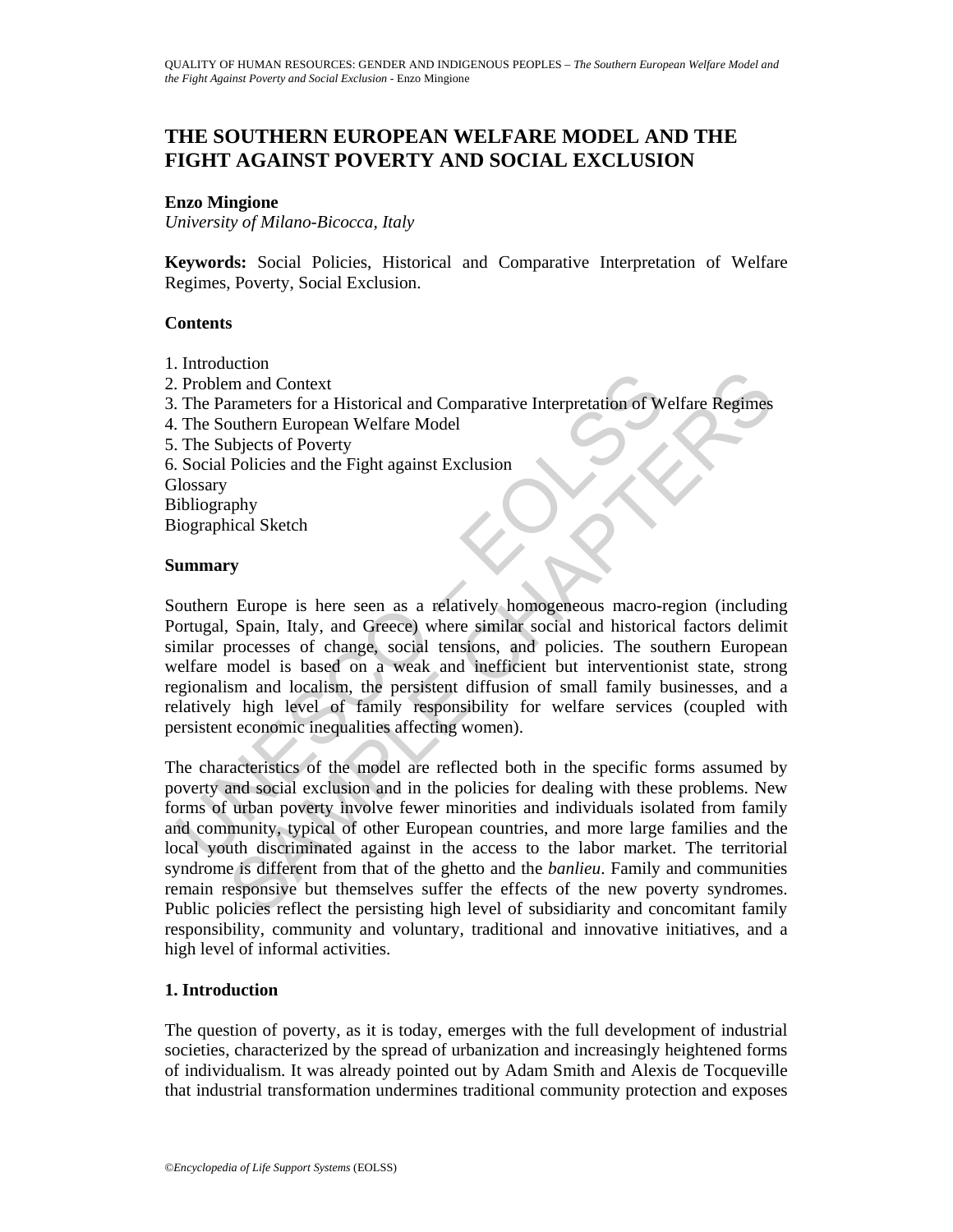individuals to market competition (commodification). Those who for various reasons (age, illness or disability, inability to communicate or be informed, job skills deficit, and so on) do not manage to procure in the market the resources needed to live end up being economically dependent, since survival and social integration depend on help from family, kin, friends and neighbors, charity and welfare associations and, more and more, the state. Beyond these forms of support, households and individuals are in a condition of poverty if they do not have sufficient resources to satisfy needs considered as socially necessary. The various phases of industrial development have given rise to new risks of pauperization (and hence different ways of combating them), starting with the dramatic poverty in the Victorian cities and the indigence extending throughout the peasantry on the continent of Europe up to the more recent forms of urban poverty and the alarm over the risk of social exclusion.

he whole question is complicated by the fact that modern povert<br>roblem but, rather, a dynamic process within which persistent diff<br>orial marginalization that over time becomes worse and may be pay<br>enerations. Continuing po ble question is complicated by the fact that modern poverty is not a statiout, rather, a dynamic process within which persistent difficulties turn in arginalization that over time becomes worse and may be passed on to futu The whole question is complicated by the fact that modern poverty is not a static problem but, rather, a dynamic process within which persistent difficulties turn into social marginalization that over time becomes worse and may be passed on to future generations. Continuing poverty not only imposes life conditions that undermine integration into the community of belonging and individual self-confidence; it also inhibits investment of resources in activities essential for fostering social reinsertion, such as health care, basic education, and job skills updating. In this sense, poverty is a social question of great importance whenever it is not just a temporary setback but turns into a malign circuit from which it is increasingly difficult to exit. From this derive the rationales underlying the modern social policies to combat poverty that have arisen in various ways in different historical and sociocultural contexts.

In the first part of this article, the historical process in which pauperization is grounded will be taken into account so as to make clear what the present-day conditions are that bring about malign circuits of poverty; the problem of sociocultural diversity is then addressed to bring into focus the specific features of the southern European model.

# **2. Problem and Context**

The historical transition from agricultural to industrial societies brought about, not one, but three different modern forms of poverty, which reached their peak during the nineteenth century. In England, following a precocious and complete deruralization, poverty affected vast numbers of the urbanized population. They were exposed to a poorly regulated labor market in which the surplus supply kept wages down and the living conditions in the cities and high degree of mobility meant it was practically impossible to seek help from kin, friends, and the local community. The parliamentary investigations (the Blue Books) in the second half of the century revealed widespread destitution in all the industrial cities. This alarming situation was confirmed towards the end of the century by the first studies of urban poverty by Booth (1889) in London and Rowntree (1901) in York. The latter brought to light a recurrent and generalized link between poverty and workers' biographies in which the peaks of greatest hardship coincided with the birth and early childhood of progeny, especially in large families, and with old age, when workers were no longer competitive on the market and not protected by a pension system or help from their offspring; these often lived far away and were, in any case, at the difficult stage of setting up their own families.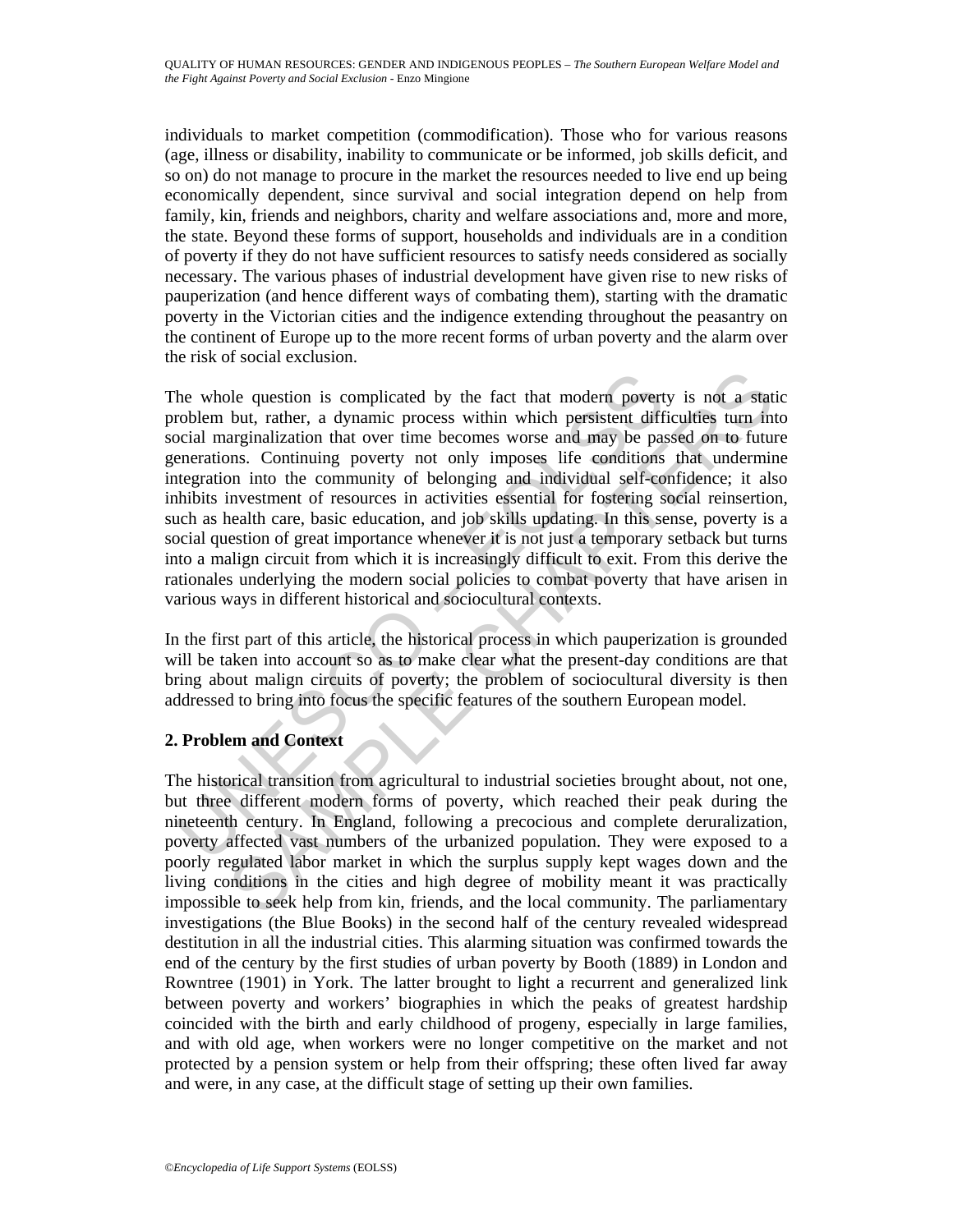During the same period, in the countries of continental Europe (but also in Ireland and Japan) urban poverty was limited by the fact that the newly urbanized working class maintained close ties of solidarity with their kin and community of origin in the countryside. In these contexts peasant-workers and other forms of solidarity and exchange within the kinship network were very common. They allowed workers to go on enjoying the resources and support of peasant kin, above all in the crucial phases of new family formation and old age, while peasants with worker relatives could count on small-scale financial help from the outside to soften the impact of competition and indebtedness. This was a process of modernization with the persistence and adaptation of rural community traditions that involved both the modes of industrial development in the above-mentioned countries and the culture of many emigrant communities. It was above all the peasants exposed to the global competition of mechanized agriculture who underwent an impoverishment that forced millions of families to emigrate. In some of the late-developer countries, especially in southern Europe, rural poverty and emigration has persisted over a much longer period right up to the present day.

material and impoverishment that forced millions of families to emigret and the late-developer countries, especially in southern Europe, rural poverty as persisted over a much longer period right up to the present day.<br>
Th In an impoverishment that forced millions of families to emigrate. In some teveloper countries, especially in southern Europe, rural powerty and emigratio over a much longer period rigit up to the present day.<br>
Wuntries of In the countries of immigration, mainly the United States but also Canada, Australia, and New Zealand, poverty had a selective effect on immigrant life and integration experiences. For many of them, the difficulties were concentrated in the early stages, but for the groups most discriminated against which were unable to organize stable community solidarity (like the relationship in continental Europe between new workers and their rural communities of origin), the difficulties persisted and were handed down from one generation to the next, causing migratory projects to fail. Chinese workers engaged in building the coast-to-coast railway in the United States are one example: whereas later Chinese immigrants were able to set up protective communities (Chinatown), in this first phase both mortality and the number of repatriations and deportations were very high.

These three forms assumed by poverty in the first stage of industrialization are relevant for two reasons. First, this division clearly illustrates that exposure to a similar process of change can have different repercussions. As shown below, the mechanisms of differentiation are important even today in a context of globalization and flexibilization. In southern European countries, the typical ways of managing poverty inside the family and the peasant kinship group still help to explain the present pauperization syndromes and the social policies to combat urban poverty.

In the thirty glorious years after the Second World War, continuous strong economic growth, expansion of adult male employment in high-productivity big industry, consumerism, the general spread of standardized and stable nuclear families and, more than anything, the development of state welfare programs helped to challenge everywhere the idea that the typical association between industrialization and impoverishment would endure. The combination of economic growth and increasing state intervention seemed to reduce poverty to temporary or incidental episodes that could be kept under control through social policies. It was only after the oil crises of the 1970s, the onset of drastic de-industrialization and economic restructuring, and the fiscal crisis of the state that malign circuits of impoverishment (in varied and at least partly new forms compared with the past) attracted once again the attention of academics, politicians, and the general public.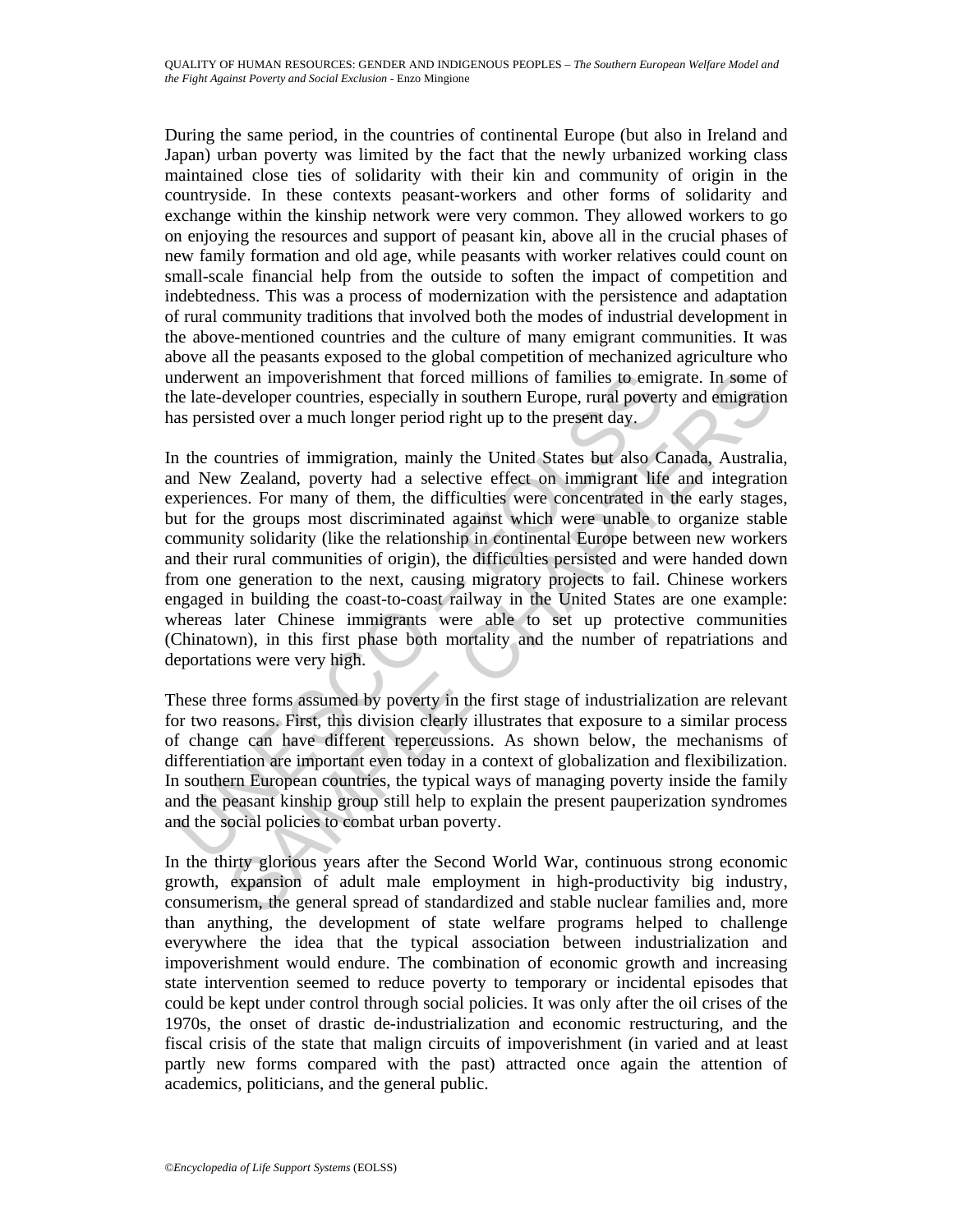Contemporary changes are affecting all three areas which have provided a basis for the equilibrium of the various regimes of welfare capitalism: employment and labor market; family and demographic systems; regulatory capacity of the state and state welfare intervention. With regard to the first, the combination of de-industrialization and tertiarization, together with the very large numbers of married women entering paid non-agricultural jobs, is tending to make working careers more unstable and heterogeneous to the detriment of low-skilled adult males in particular. As to population, increased life span, unstable marriages, the spread of *de facto* families and extramarital births are impairing the regulatory and micro-redistributive capacity of the postwar standard nuclear family. Lastly, the capacity for and legitimacy of public expenditure and regulatory intervention by the nation-state is becoming increasingly problematic in concomitance with an increase in and growing diversity of needs.

he new poverty and the risks of social exclusion stand at the intercocesses of change. Isolated individuals, single-parent or large family alone, immigrants and minorities show a high support deficit if the unstable, preca poverty and the risks of social exclusion stand at the intersection of these of change. Isolated individuals, single-parent or large families, the elderline, immigrants and minorities show a high support deficit if the wor The new poverty and the risks of social exclusion stand at the intersection of these processes of change. Isolated individuals, single-parent or large families, the elderly living alone, immigrants and minorities show a high support deficit if the work they find is unstable, precarious, part-time or, in any case, poorly paid (the income is low in the case of many pensioners) and, at the same time, unprotected by a modernized network of totally or partially public services (for instance, home care). In a climate in which educational and occupational credentials and communication and literacy skills are important for social inclusion, poverty once again assumes the full significance of a malign circuit of social exclusion. Being poor over a long period, even when receiving benefit or partial assistance, is a form of social "disinsertion" that sets subjects adrift with little possibility of return. This is all the more so if poverty is concentrated in socially disadvantaged neighborhoods or groups where the normal difficulties of the malign circuit are aggravated by conditions of institutional discrimination.

As mentioned above, these processes of change have features and repercussions that vary according to the context. Before returning to the question of present-day poverty in southern European countries and of how social policies are being geared to tackle it, we need to reconstruct the parameters for distinguishing the different welfare models and pinpoint the specific historical characteristics of the southern European one.



TO ACCESS ALL THE **20 PAGES** OF THIS CHAPTER, Visit[: http://www.eolss.net/Eolss-sampleAllChapter.aspx](https://www.eolss.net/ebooklib/sc_cart.aspx?File=E1-17-06)

#### **Bibliography**

Arrighi G. (1994). *The Long XX Century*, 400 pp. London: Verso. [An account of the development of capitalism from the Italian cities regime to the actual regime.]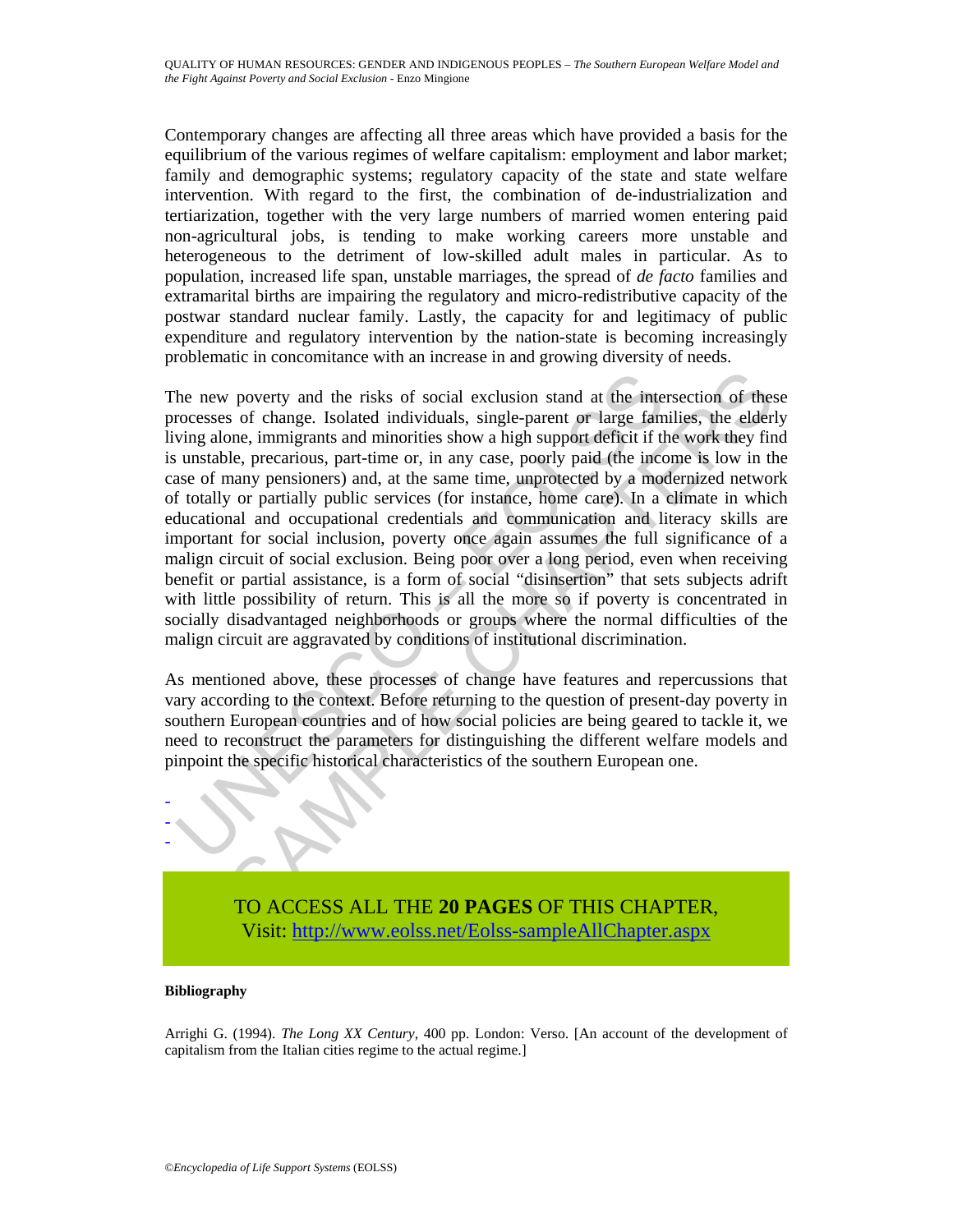Bagnasco A. (1977). *Tre Italie. La problematica territoriale dello sviluppo italiano*, 255 pp. Bologna, Italy: Il Mulino. [An account of capitalism development during the 1970s and 1980s in the North-East of Italy underlying the importance of social networks in the formation of industrial districts and their economic success.]

Esping-Andersen G. (1990). *The Three Worlds of Welfare Capitalism*, 248 pp. Cambridge: Polity Press. [Introduces the idea of welfare regime, analyzing from an historical perspective the development of the different mix of institutional actors, mainly Family, Market, and State, in Western societies. It identifies three main welfare models.]

Esping-Andersen G. (1999). *Social Foundations of Postindustrial Economies*, 207 pp. Oxford: Oxford University Press. [It goes back to the three main welfare models identified in the previous publication, trying to answer the critics.]

Ferrera M. (1993). *Modelli di Solidarietà. Politica e riforme sociali nelle democrazia*, 349 pp. Bologna, Italy: Il Mulino. [Presents an original and comprehensive typology of welfare state models referring to different patterns and extension of institutional organization of the rights of citizenship and solidarity.]

Flora P. and Heidenheimer A., eds. (1981). *The Development of Welfare States in Europe and America*. New Brunswick, NJ: Transaction Press. [Gives a comprehensive account of social and historical reasons for welfare state development, making a comparison among Western countries.]

Gramsci A. (1966). *La questione meridionale*, 159 pp. Roma: Editori Riuniti. [A classical text highlighting the North–South divide roots in the Italian context.

Granovetter M. (1985). Economic action and social structure: the problem of embeddedness. *American Journal of Sociology* **91**, 481–510. [Highlights the importance of social elements in the market functioning].

Mingione E. (1991). *Fragmented Societies: A Sociology of Economic Life beyond the Market Paradigm*, 512 pp. Oxford: Basil Blackwell. [The book stresses the importance of social elements in the development of capitalistic economy, showing the transition of western societies through different logics of socioeconomic organization.]

Piore M. and Sabel C. (1984). *The Second Industrial Divide*, 355 pp. New York: Basic Books. [One of the most influent books on the development of small and medium size firms with particular attention to economic districts.]

errera Mr. (1993). *Modelul al solutarial. Political eripome social neule democrazie.*<br>Hy: Il Mulino. [Presents an original and comprehensive typology of welfare state<br>freent patterns and extension of institutional organiz (1993). *Modelli di Solidatiral. Politica e riporne sociali nelle democrazia,* 349 pp. Bologny<br>
indino. [Presents an original and comprehensive typology of welfare state models petering<br>
atterns and extension of instituti Polanyi K. (1944). *The Great Transformation*, 383 pp. London: Holt, Rinehart & Wilson. [One of the most important texts for anthropology, economy, and sociology. It gives an account of the capitalistic development in the UK starting from the seventeenth century, and the introduction of poor laws, to the brief period of market economy to the development of social shock absorbers which guarantee the functioning of society.]

Putman R. (1992). *Making Democracy Work: Civic Traditions in Modern Italy*. Princeton, NJ: Princeton University Press. [The book has become a classical text for its use of the social capital concept. It analyses the historical development of political democratic institution of different Italian regions explaining and evaluating their success or failure.]

Rokkan S. (1971). Nation building: a review of models and approaches. *Current Sociology*, 3, 7–88. [The book gives a comprehensive comparative overview on the social and historical development of the nationstates highlighting the main problematic features in the different context.]

Saraceno C., Oberti M., Voges W., Pereina J., Garcia M., and Gustafsson B., eds. (2001). *Evaluation of Social Polices, at the Local Urban Level: Income Support for the Able Bodied*, 245 pp. Report for the European Commission. [It provides an in-depth analysis of the local welfare models in 13 European cities